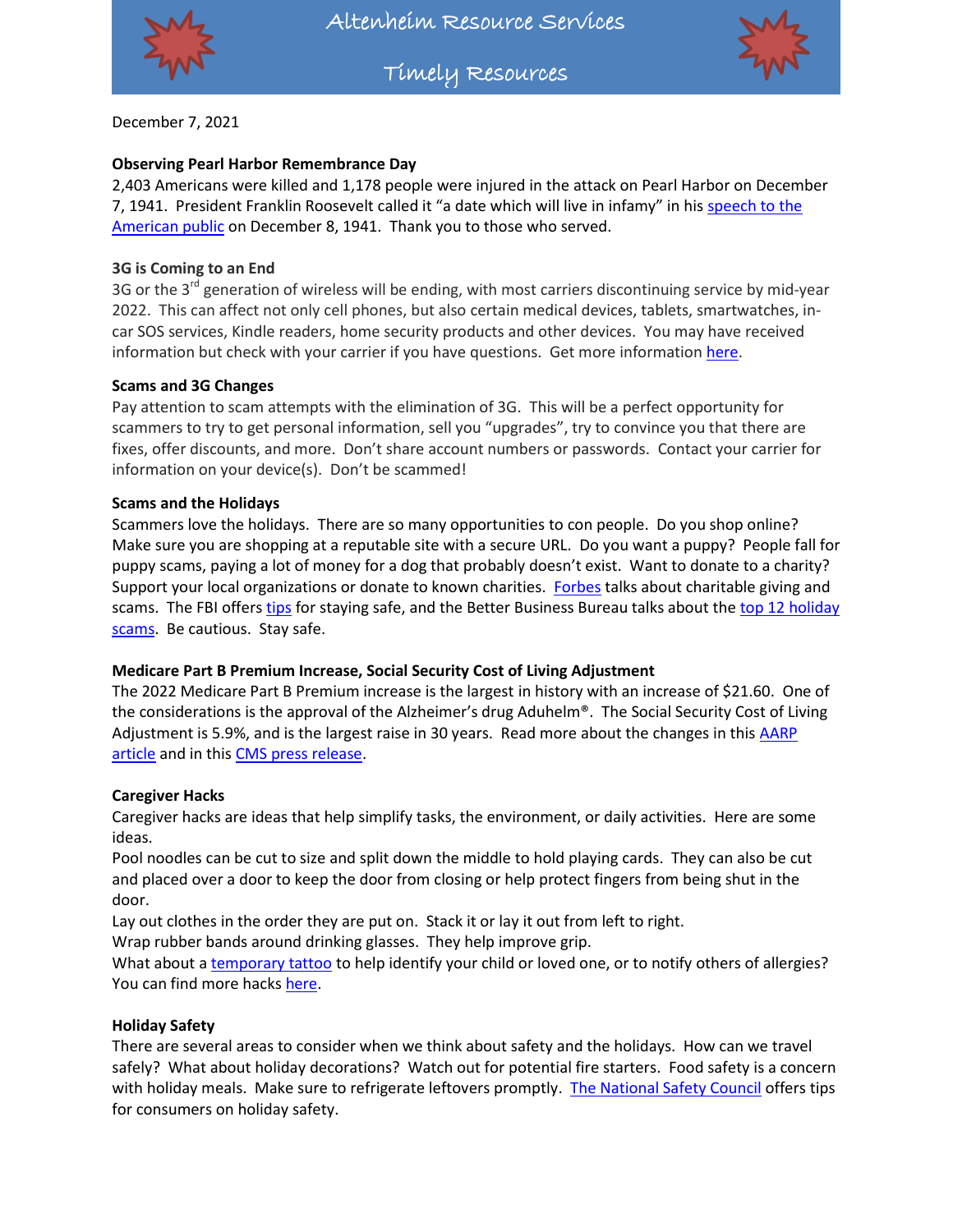

Altenheim Resource Services



Timely Resources

## **Webinars**

WVU School of Social Work has announced the Spring 2022 [Lunch and Learn schedule.](https://socialwork.wvu.edu/ce/continuing-education/lunch-learn-series) Most programs are one hour and offer 1 CEU.

### **What to Consider with Food Donations**

\*What needs to be added? For example, mac & cheese needs milk and butter, and Hamburger Helper needs ground meat. Consumers and food pantries may not be able to supply these items.

\*Tea bags, coffee, sugar, powdered milk, flour, stuffing mix, cake mix, frosting, salt, pepper and spices are good to include.

\*If you donate to outside boxes (Ie: Blessing Boxes in the Wheeling area), don't forget that many foods will freeze. Avoid foods in liquids and jars in the winter.

\*Consider a cash donation to food pantries or soup kitchens. They may be able to get a better price for purchased items.

See more idea[s here.](https://www.todaysparent.com/family/parenting/food-banks-need/)

### **FEMA COVID Funeral Coverage**

With only 1,528 applicants registered for FEMA's COVID-19 Funeral Assistance to date, FEMA is urging those who paid for funeral expenses due to the coronavirus, and have not applied, to do now. Share this information, if you or someone you know, had funeral expenses related to COVID-19." Read more about applying for FEMA assistanc[e here.](https://www.fema.gov/press-release/20211110/only-half-those-covid-19-funeral-expenses-have-applied-fema-assistance)

#### **Consumer Products from Today's Caregiver**

There are a few products featured on Today's Caregiver that may be of interest to our consumers. The [HelpUp Air Lift](https://caregiver.com/cg-community/caregiver-friendly-awards/helpup/) is an inflatable fall rescue product. [Vayyar Home](https://caregiver.com/cg-community/caregiver-friendly-awards/vayyar/) is a fall detection system. Several [products](https://caregiver.com/topics/product/) are previewed on the website that focuses on caregiving.

#### **Is Hospital At Home the Future of Medical Care?**

There's no place like home. It's not just what Dorothy says at the end of The Wizard of Oz. For anyone who has been hospitalized, there IS no place like home. [Next Avenue](https://www.nextavenue.org/hospital-treatment-at-home/?utm_source=Next+Avenue+Email+Newsletter&utm_campaign=8e04618a0e-EMAIL_CAMPAIGN_2021_11_18_COPY_01&utm_medium=email&utm_term=0_056a405b5a-8e04618a0e-166365253&mc_cid=8e04618a0e&mc_eid=1c05402bc1) has an interesting article on this trend describing services that can be done at home allowing patients to be treated and recover where they are comfortable, where they can rest, and where the services come to them. (For those of us old enough to remember, doctors did make house calls back in 'the day'.)

#### **Mountaineer Food Bank**

Don't forget to let your WV consumers know about the [Mountaineer Food Bank](https://www.mountaineerfoodbank.org/mobile-food-pantry) distribution at the Wheeling Island Casino parking lot on December 9 from 11am – 1pm. The distribution is open to West Virginia residents, and offers one box per family. There is a list of West Virginia distribution sites on the website.

#### **Vaccination Information Available**

Covid vaccines are widely available for all age groups.

Check ou[t West Virginia availability here.](https://dhhr.wv.gov/COVID-19/Pages/Vaccine.aspx) Check out [Ohio availability here.](https://coronavirus.ohio.gov/wps/portal/gov/covid-19/covid-19-vaccination-program)

Pfizer and Moderna booster shots are available at numerous locations.

The Centers for Disease Control offers a great deal of information about the COVID vaccines. For more information, go [here.](https://www.cdc.gov/coronavirus/2019-ncov/vaccines/index.html) You can learn about the vaccines, and also read about the myths that surround the vaccines. Be an informed consumer. Talk to your physician and read about the vaccines. Make the choice that is right for you.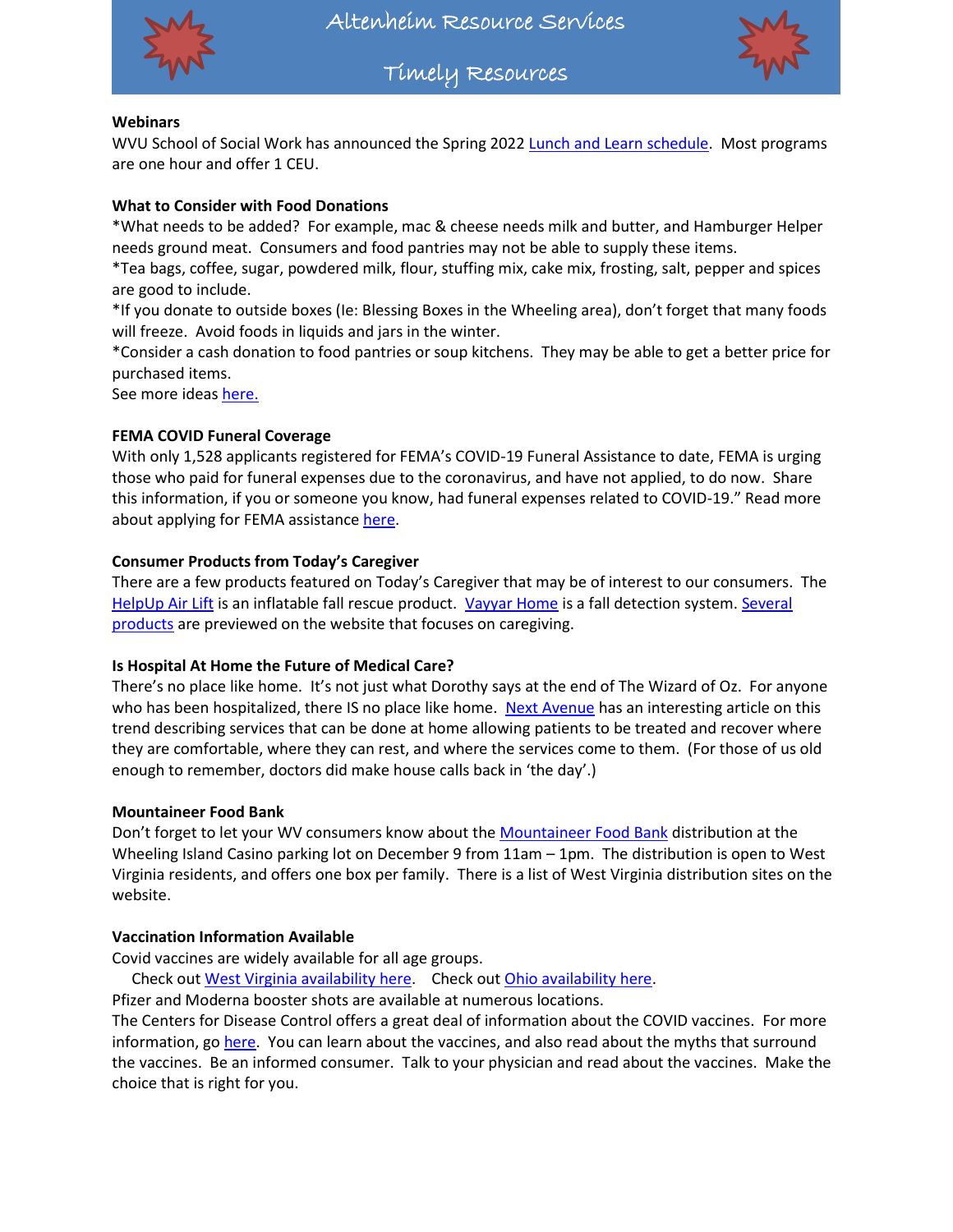

Timely Resources



## **Local Adult Service Coalitions**

Adult Service Coalitions offer networking and educational opportunities for professionals who serve older adults. Meeting dates, times, and contacts are listed below. *OHIO*

Belmont County:  $1^{st}$  Thursday at 11am [akoegler1995@gmail.com](mailto:akoegler1995@gmail.com) \*\*Please note the time change! Guernsey County: 3<sup>rd</sup> Wednesday at 3pm [Stacey.clark-frame@altercareonline.net](mailto:Stacey.clark-frame@altercareonline.net) Jefferson County: 3<sup>rd</sup> Thursday at 3pm [starr.decariarx@gmail.com](mailto:starr.decariarx@gmail.com) Harrison County: 4<sup>th</sup> Wednesday at 3pm [tblanchard@iccare.com](mailto:tblanchard@iccare.com) *WEST VIRGINIA*

Brooke / Hancock County: 2<sup>nd</sup> Monday at 3pm [tblanchard@iccare.com](mailto:tblanchard@iccare.com) Ohio / Marshall County: 2<sup>nd</sup> Wednesday at 2pm [pcalvert@fsuov.com](mailto:pcalvert@fsuov.com)

# Timely Resources

Here are some resources to explore:

[Brain and Life Magazine](https://www.brainandlife.org/) offers information on neurological issues and living with those issues. Subscriptions are free.

The American Academy of Neurology offers the website [Neurology Today](https://journals.lww.com/neurotodayonline/pages/default.aspx) with articles relating to neurological issues.

[The National Institute on Aging](https://www.nia.nih.gov/) offers information on health issues related to aging, caregiving, and other topics.

[The US Department of Health & Human Resources](https://www.hhs.gov/aging/index.html) website has information on aging, elder justice, and more.

Want to learn about healthy aging (and other aging issues)? Check out the [National Council on Aging](https://www.ncoa.org/article/get-the-facts-on-healthy-aging) website.

Check out these reads:

The Gift of Years: Joan Chittester, BlueBridge, 2008

Aging as a Spiritual Practice: A Contemplative Guide to Growing: Lewis Richmond, Gotham Books, 2021 How Did I Get to Be 70 When I'm 35 Inside?: Linda Douty, Skylight Paths, 2011

Healing Into Possibility – the transformational lessons of a stroke: Alison Bonds Shapiro, HJ Kramer, 2009

Don't forget to check out the [Altenheim Retirement Community](https://www.altenheimcommunity.com/) webpage for information on our services, a blog, a calendar of events, and other information.

## **Hiring**

- **[IC Care:](http://www.iccare.com/hiring/) Experienced in-home caregivers**
- [Amedisys Hospice:](https://www.amedisys.com/recruitics/job/st-clairsville-ohio-hospice-case-manager-registered-nurse-610df03abf46394d252dd2ce) RN/case manager
- Family Service-UOV: drivers, in home caregivers. Contact Paula Calvert a[t pcalvert@fsuov.com](mailto:pcalvert@fsuov.com)
- Interim Health Care: contact Karen Craig at [kcraig@interim-health.com](mailto:kcraig@interim-health.com)
- [Necco Foster Care:](https://www.necco.org/careers-with-social-impact) foster care managers in Wheeling, Elkins, and Fairmont
- Many local businesses are hiring: Menard's, Kohl's, TJ's, Taco Bell, and other retail.

# Happy Holidays from the Altenheim family!